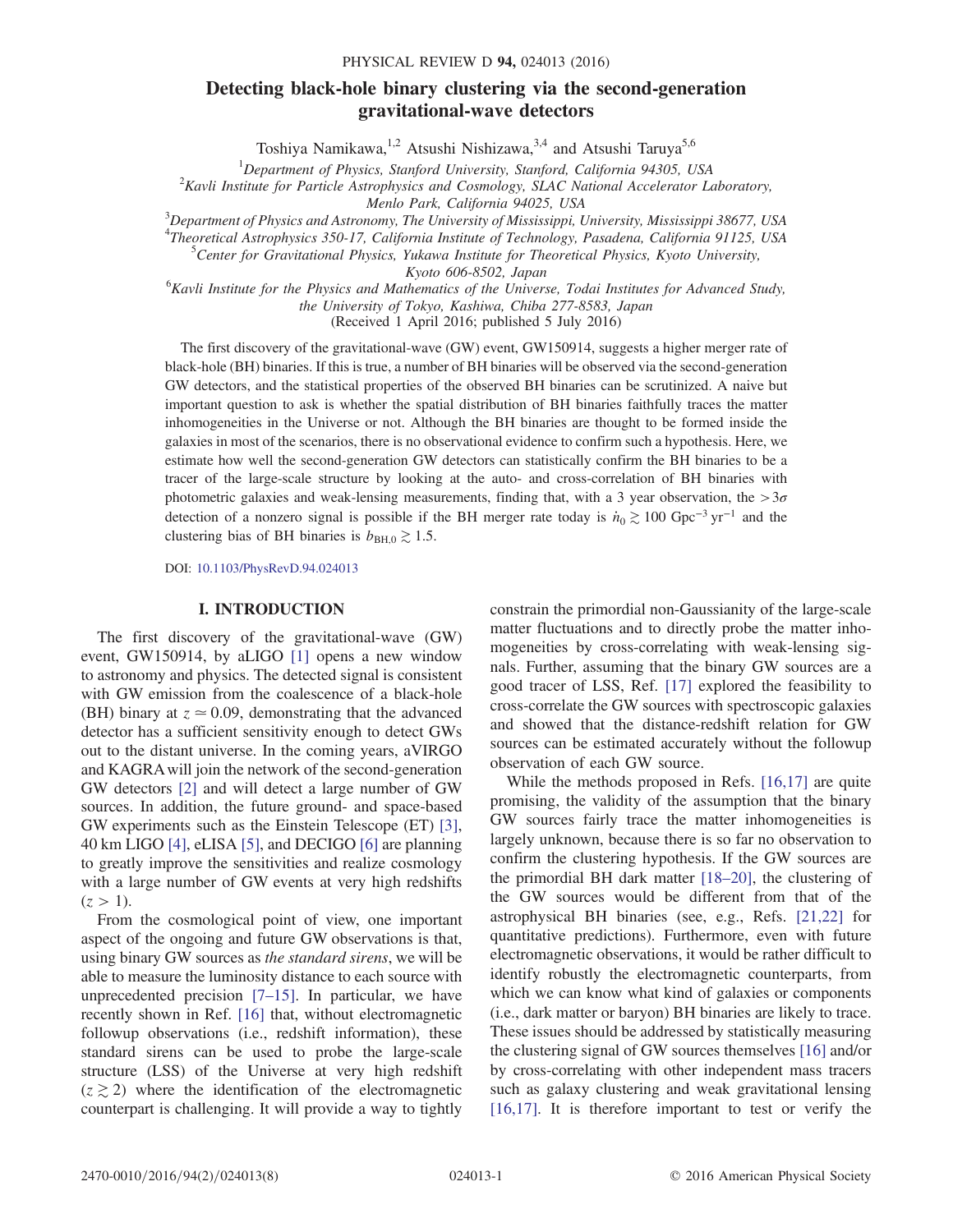clustering hypothesis of GW sources from the ongoing/ upcoming GW observations prior to the future cosmological studies with third-generation GW detectors.

In this paper, extending the analysis in Ref. [\[16\]](#page-6-7), we shall discuss the feasibility to detect the clustering signal of binary GWs via a network of the second-generation GW detectors. In particular, we will focus on the BH binaries similar to GW150914. Indeed, the first GW detection enlarges the future prospect for measuring GWs from BH binaries and suggests a rather higher merger rate,  $2-400 \text{ Gpc}^{-3} \text{ yr}^{-1}$ , indicating that even the second-generation GW detectors have a potential to detect the clustering of BH binary sources.

This paper is organized as follows. In Sec. [II,](#page-1-0) we begin by reviewing the statistical observables of the clustering signal, namely, the angular power spectrum, which are estimated both from auto- and cross-correlation of the BH binary clustering with clustering and weak-lensing signals from galaxy photometric surveys and cosmic microwave background (CMB) measurements. We then describe our assumptions on the noise properties of each observable in Sec. [III.](#page-2-0) The significance of detecting the BH binary clustering is estimated in Sec. [IV.](#page-4-0) Finally, Sec. [V](#page-5-0) is devoted to a summary and discussion.

Throughout the paper, the power spectra of the matter fluctuations are computed with the CMB Boltzmann code CAMB [\[23\]](#page-6-11), assuming the flat Lambda-cold dark matter (CDM) model with fiducial cosmological parameters consistent with the 7 year WMAP results [\[24\]](#page-6-12). We use Halofit for computing the nonlinear matter power spectrum [\[25,26\]](#page-6-13). We adopt the natural unit.

#### II. OBSERVABLES

<span id="page-1-0"></span>To statistically detect the clustering signals from BH binaries, we consider the angular power spectra between observables obtained from GW detectors, galaxy imaging surveys, and CMB experiments. In a spatially flat cosmological model, the auto- and cross-angular power spectra are related to the three-dimensional power spectrum of the matter fluctuations through (see, e.g., Refs. [\[27](#page-7-0)–29])

$$
C_{\ell}^{XY} = 4\pi \int_0^{\infty} d\ln k \int_0^{\infty} d\chi j_{\ell}(k\chi) \int_0^{\infty} d\chi' j_{\ell}(k\chi')
$$
  
 
$$
\times W^{X}(k,\chi) W^{Y}(k,\chi') \Delta_m(k;\chi,\chi'), \qquad (1)
$$

with the quantity  $\chi$  being the comoving radial distance. Here, X and Y denote the observables from either the BH binary clustering (s), galaxy clustering (g), galaxy weak lensing (γ), or weak lensing of CMB ( $\phi$ ). The function  $\Delta_{\rm m}(k; \chi, \chi')$  is the dimensionless power spectrum of the matter density fluctuations, and i. is the spherical Bessel matter density fluctuations, and  $j_e$  is the spherical Bessel function. The function  $W^X(k, \chi)$  is the weight function of an observable X, the functional form of which will be specified below.

### A. Clustering of BH binaries

BH binaries are the representative candidate of the GW standard sirens observed via the second-generation GW detectors. If the BH binaries trace the LSS, their spatial distribution would have a characteristic pattern, the statistical properties of which are related to those of the LSS. In principle, with the GW observation alone, one can map out the three-dimensional clustering of BH binaries; however, we do not use distance information in our analysis. This is because the observable redshift for BH binaries similar to GW150914 will be limited to  $z \lesssim 0.3$  for the secondgeneration detectors [\[30\],](#page-7-1) and the expected number of GW events is thus not so large  $(\mathcal{O}(10^2) - \mathcal{O}(10^3))$ . To enhance the detection significance, we therefore consider the two-dimensional map, i.e., the angular distribution of BH binaries projected onto the sky.

<span id="page-1-1"></span>Ignoring the lensing contribution to the luminosity distance, which is shown to be subdominant in the twodimensional sky map of the GW sources [\[16\],](#page-6-7) the weight function of BH binaries becomes

$$
W^{s}(\chi) = \frac{dn_{\rm BH}}{d\chi}(\chi)b_{\rm BH}(z(\chi)),
$$
\n(2)

where  $dn_{\text{BH}}/dx$  is the radial distribution of BH binaries given by

$$
\frac{dn_{\rm BH}}{d\chi}(\chi) = \frac{1}{N_{\rm BH}} T_{\rm obs} \dot{n}_0 \frac{\chi^2}{1 + z(\chi)},\tag{3}
$$

with  $T_{obs}$  and  $\dot{n}_0$  being the observation time and the merger rate today, respectively. The quantity,  $N_{BH}$ , is the total number of BH binaries per steradian so as to give  $\int dy (dn_{\text{BH}}/dy) = 1$ . Here, we assume the constant merger<br>rate, since the observable redshift of BH binaries via the rate, since the observable redshift of BH binaries via the second-generation detectors will be  $z \lesssim 0.3$ . In Eq. [\(2\)](#page-1-1), we introduce  $b_{BH}(z)$ , which represents the clustering bias of BH binaries. For BH binaries associated with galaxies, the bias factor  $b_{BH}(z)$  simply reflects the galaxy bias, and it may vary with time. Below, assuming the functional form of  $b_{BH}(z) = b_{BH,0}(1+z)^{1/2}$  [\[31\]](#page-7-2), we estimate the detectability of the clustering signal and discuss its sensitivity to  $b_{\text{BH 0}}$ . Since the redshift range we consider in the analysis below is very narrow, the evolution of the clustering bias does not significantly alter our results.

### B. Clustering of galaxies

As one of the independent LSS tracers, we consider the photometric galaxies to cross-correlate with BH binaries. Similar to the BH binary clustering, the weight function of the galaxy clustering becomes (e.g., Ref. [\[28\]](#page-7-3))

$$
W^{g}(\chi) = \frac{dn_{gal}}{d\chi}(z(\chi))b_{gal}(z(\chi)),
$$
\n(4)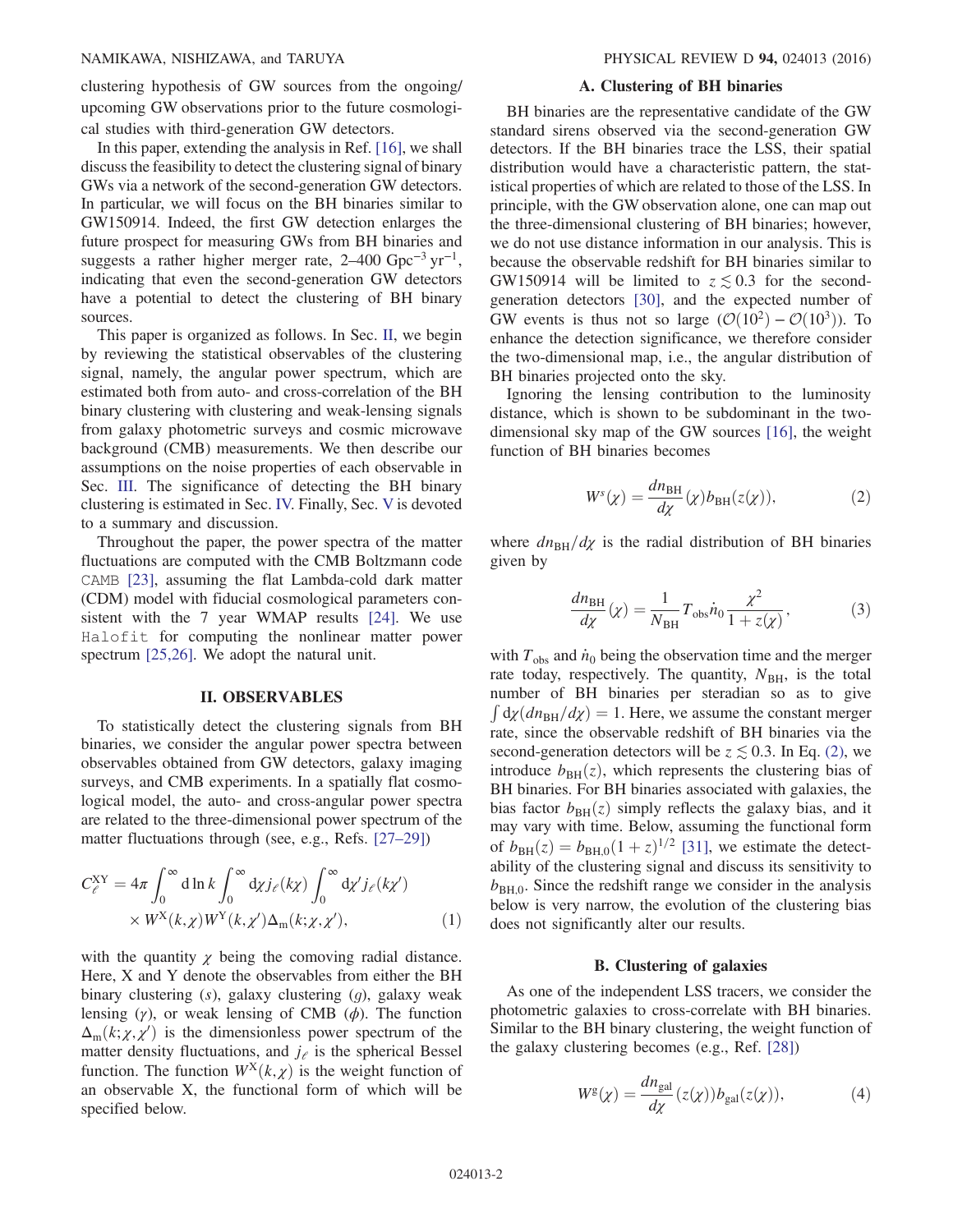<span id="page-2-1"></span>where  $dn_{gal}/d\chi$  and  $b_{gal}(z)$  are the normalized number density and bias factor of the galaxies, respectively. For simplicity, we assume the same bias evolution as the BH binary case;  $b_{gal}(z) = b_{gal,0}(1+z)^{1/2}$  [\[31\].](#page-7-2) For the normalized distribution function, we adopt the form [\[32\]](#page-7-4)

$$
\frac{dn_{\rm gal}}{d\chi}(z) = \frac{3z^2}{2z_0^3} \exp\left[-\left(\frac{z}{z_0}\right)^{3/2}\right]H(z),\tag{5}
$$

where the parameter  $z_0$  is related to the mean redshift  $z_m$ through  $z_m = 1.412z_0$  [\[32\]](#page-7-4) and  $H(z)$  is the expansion rate. The last factor  $H(z)$  simply comes from the conversion between z and  $\chi$ .

# C. Weak lensing of galaxies

The weak lensing of galaxies also provides a way to probe LSS, and the measurement of this can be used to cross-correlate with BH binaries. The key observable of the weak lensing considered here is the shear  $\gamma(\Omega)$ , which is obtained by measuring ellipticities of each galaxy image. The shear is related to the gravitational potential of the matter density fluctuations, and the weight function is thus expressed as (e.g., Refs. [\[29,33\]](#page-7-5))

$$
W^{\gamma}(k,\chi) = \sqrt{\frac{(\ell+2)!}{(\ell-2)!}} \frac{3\Omega_{\rm m}H_0^2(1+z)}{2k^2}
$$

$$
\times \int_{\chi}^{\infty} d\chi' \frac{\chi' - \chi}{\chi'\chi} \frac{dn_{\rm gal}}{d\chi'}(z(\chi')), \qquad (6)
$$

where  $H_0$  and  $\Omega_{\rm m}$  are the present Hubble parameter and the density parameter of the mass, respectively. For the distribution of source galaxies  $dn_{gal}/d\chi$ , we adopt the same functional form as given in Eq. [\(5\)](#page-2-1), since the galaxies identified with photometric surveys are also used for the weak-lensing measurement.

### D. Weak lensing of CMB

The gravitational lensing induced by the LSS also affects the CMB at each angular position. With the help of the reconstruction technique, we can probe the LSS from the distortion of the primary CMB anisotropies. The lensing effect on CMB anisotropies is expressed as a remapping by the two-dimensional deflection vector  $\mathbf{d} = \nabla \phi$ , where  $\phi$  is so-called the CMB lensing potential (e.g., Ref. [\[34\]](#page-7-6)). This lensing potential is an observable reconstructed from a CMB map by utilizing the characteristic mode coupling between lensed CMB anisotropies (e.g., Ref. [\[35\]](#page-7-7)). Since the lensing comes from the last scattering surface of CMB photon which is approximately described by the single-source plane, the weight function of the lensing potential  $\phi$  is given by (e.g., Refs. [\[29,34\]\)](#page-7-5)

$$
W^{\phi}(k,\chi) = \frac{3\Omega_{\rm m}H_0^2(1+z)\chi_*-\chi}{2k^2}\chi_*\chi \qquad (\chi \le \chi_*) \tag{7}
$$

and becomes zero otherwise. Here, the quantity  $\chi_*$ indicates the comoving radial distance to the last-scattering surface.

# <span id="page-2-0"></span>III. DETECTION SIGNIFICANCE OF CLUSTERING SIGNAL

In the absence of observational evidence for BH binaries to be a good tracer of the matter inhomogeneities, we test the null hypothesis that the distribution of BH binaries is spatially homogeneous. We investigate the significance of rejecting this null hypothesis (hereafter, we call it detection significance shortly, following the convention, e.g., Ref. [\[36\]](#page-7-8)).

<span id="page-2-2"></span>In the case, using the GW data alone, the statistical significance to reject null hypothesis is quantified by (see, e.g., Refs. [\[36,37\]](#page-7-8))

$$
\alpha_{ss}^2 = \sum_{\ell} \frac{2\ell+1}{2} \left[ \frac{C_{\ell}^{ss}}{N_{\ell}^{ss}} \right]^2 \tag{8}
$$

with  $N_{\ell}^{ss}$  being the noise spectra for the clustering signal of BH binaries given later. We here assume a full-sky GW observation. Note that Eq. [\(8\)](#page-2-2) slightly differs from the usual definition of the signal-to-noise ratio, since we consider the null hypothesis for the clustering of BH binaries. On the other hand, if one uses other cosmological probes  $(X = g, \gamma, \text{ or } \phi)$  to cross-correlate with GW data  $(s)$ , the statistical significance to reject the null hypothesis is estimated from

$$
\alpha_{sX}^2 = f_{\text{sky}}^{sX} \sum_{\ell} (2\ell + 1) \frac{(C_{\ell}^{sX})^2}{(C_{\ell}^{XX} + N_{\ell}^{XX})N_{\ell}^{ss}},
$$
 (9)

where  $f_{\rm sky}^{sX}$  denotes the fractional sky coverage of the other cosmological probes.  $N_{\ell}^{XX}$  is the noise power spectrum of each observable.

<span id="page-2-3"></span>Combining all the observables including GW observations, photometric galaxies, and weak lensing of galaxies and CMB, the total detection significance is written as

$$
\alpha_{\text{tot}}^2 = \sum_{\ell} (2\ell + 1) \sum_{i,j} \min(f_{\text{sky}}^i, f_{\text{sky}}^j) \{ \mathbf{C}_{\ell}^{-1} \}_{i,j}, \quad (10)
$$

where the indices, i and j, are either ss, sg, sy, or  $s\phi$ . The covariance matrix  $C_e$  is defined as  ${C_e}_{i,j} =$  $\langle \hat{C}_{\ell}^{i} \hat{C}_{\ell}^{j} \rangle_{\text{null}} / C_{\ell}^{i} C_{\ell}^{j}$ , where  $\hat{C}_{\ell}^{i}$  is the measured power spec-<br>trum including noise and  $\langle \ldots \rangle$  is the ensemble average trum including noise and  $\langle \cdots \rangle_{\text{null}}$  is the ensemble average but ignores the cosmic variance from the BH binary clustering. The upper triangular elements of the covariance matrix are given by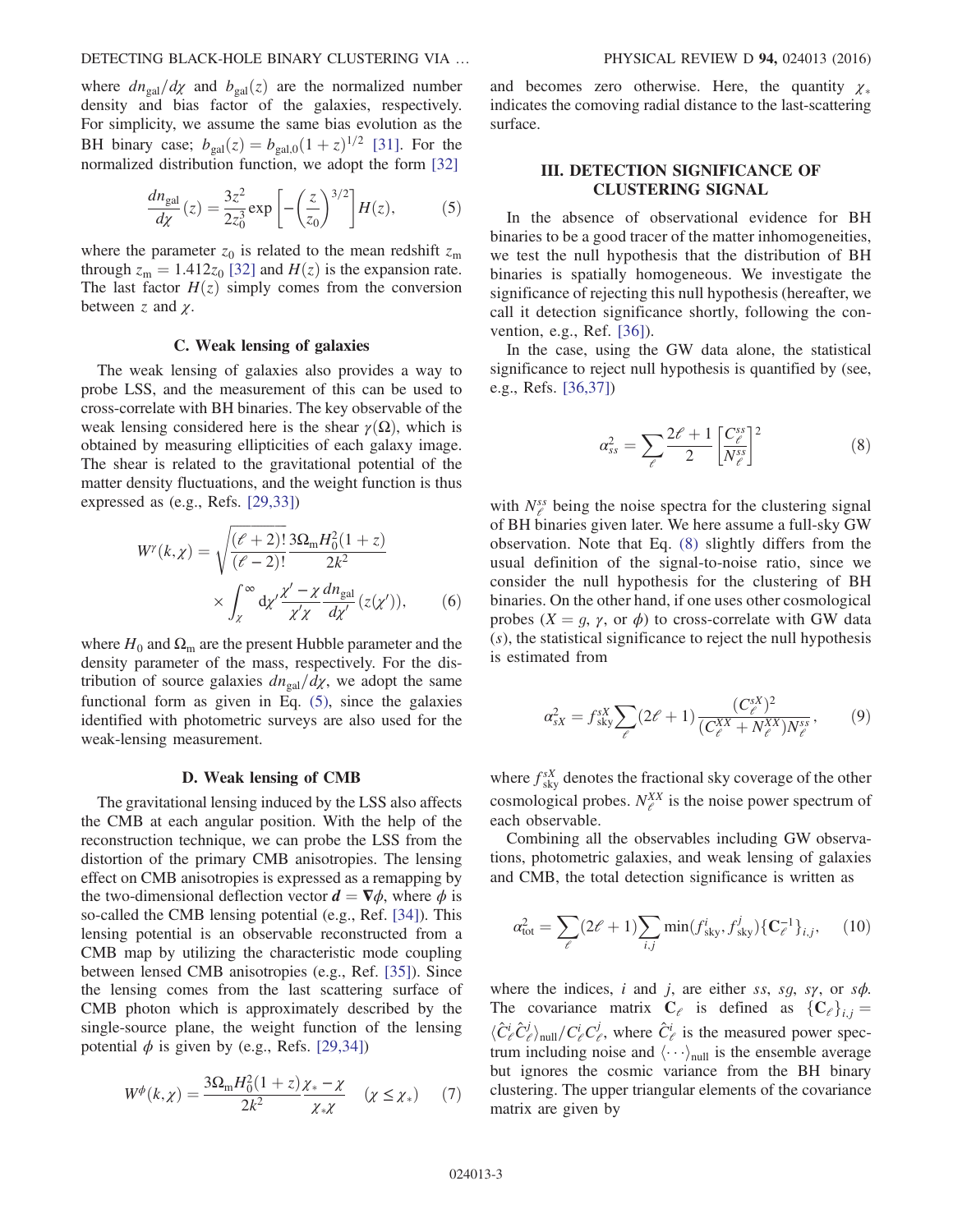<span id="page-3-0"></span>

FIG. 1. Angular resolution of GW sources,  $\theta(z)$ , achievable with a network of second-generation detectors. The results are plotted as function of source redshift, assuming BH binary of  $10 - 10M_{\odot}$  (red) and  $30 - 30M_{\odot}$  (green).

$$
\mathbf{C}_{\ell} = \begin{pmatrix} \frac{(N_{\ell}^{ss})^2}{(C_{\ell}^{ss})^2} & 0 & 0 & 0\\ & \frac{(C_{\ell}^{gg} + N_{\ell}^{gg})N_{\ell}^{ss}}{(C_{\ell}^{sg})^2} & \frac{C_{\ell}^{gr} N_{\ell}^{ss}}{C_{\ell}^{sg} C_{\ell}^{sg}} & \frac{C_{\ell}^{gb} N_{\ell}^{ss}}{C_{\ell}^{sg} C_{\ell}^{sb}}\\ & \frac{(C_{\ell}^{rg} + N_{\ell}^{rr})N_{\ell}^{ss}}{(C_{\ell}^{rg})^2} & \frac{C_{\ell}^{rb} N_{\ell}^{ss}}{C_{\ell}^{rg} C_{\ell}^{sb}}\\ & & \frac{(C_{\ell}^{rq} + N_{\ell}^{rr})N_{\ell}^{ss}}{(C_{\ell}^{sj})^2} & \frac{C_{\ell}^{rb} N_{\ell}^{ss}}{C_{\ell}^{rg} C_{\ell}^{sb}}\\ & & & \frac{(C_{\ell}^{rb} + N_{\ell}^{rb})N_{\ell}^{ss}}{(C_{\ell}^{sb})^2} \end{pmatrix} .
$$
\n(11)

Let us describe noise properties of each observable. For the GW observations of BH binaries, the dominant noise contribution would be the shot noise in source counting due to a limited number of BH binaries (not the photon counting shot noise in the GW detector). Further, the limited sky localization of each GW source restricts the sensitivity to the angular clustering. Thus, we consider the following noise spectrum for the BH binaries:

$$
N_{\ell}^{ss}(z) = \frac{1}{N_{\rm BH}} e^{\ell(\ell+1)\theta^2(z)/8\ln 2}.
$$
 (12)

The shot-noise contribution given above is convolved with the two-dimensional Gaussian window function with the FWHM (full width of half maximum) of  $\theta$ [\[38\],](#page-7-9) which represents the angular resolution due to the limited sky localization of the GW sources. Note that the FWHM  $\theta$  varies with the redshift of GW sources. Based on Fig. 5 of Ref. [\[39\]](#page-7-10), in which the angular resolution of each binary source is estimated assuming the second-generation detectors, we adopt the fitting form  $\theta(z) \approx 45 \text{ deg }/\rho_{\text{net}}(z)$ , where  $\rho_{\text{net}}$  is the detector-<br>network signal-to-noise ratio (SNR).<sup>1</sup> Note that, as discussed in Ref. [\[16\]](#page-6-7), the uncertainties of the luminosity distance measurements are negligible compared to the above shot noise. This indicates that our results are insensitive to the noise spectrum of the BH binaries. On the other hand, a non-Gaussian localization errors modifies the functional form of the above shot-noise power spectrum especially at small angular scales, though the clustering signals at small scales do not so affect the resultant detection significance. To include a realistic non-Gaussian error, we need to characterize the location and orientation of each detector, and the impact of a realistic localization error remains our future work.

Using the restricted 1.5PN (Post Newtonian) waveform of the BH binary and sensitivity curve for the aLIGO detector, we estimate  $\rho_{\text{net}}$  as a function of redshift for the BH binary with  $10 - 10 \dot{M}_{\odot}$  and  $30 - 30 \dot{M}_{\odot}$ .<sup>2</sup> The resultant angular resolution  $\theta$  is shown in Fig. [1](#page-3-0). Although the angular resolution to each GW source becomes degraded as the redshift increases, this degradation is quantitatively insensitive to the choice of the fiducial BH masses. A careful reader may wonder why these two curves cross at  $z = 0.45$ . This is due to a redshift effect, which is significant for massive binaries. We checked that our estimate of the detection significance is robust against the choice of the fiducial BH binary mass. Hence, we will present below the results with BH binaries of 30 – 30  $M_{\odot}$ .

As for the other LSS probes to be cross-correlated with BH binaries, the shot-noise contribution is the main noise source of the photometric galaxy measurements apart from the cosmic variance. Thus, similar to the BH binary case, we have

$$
N_{\ell}^{gg} = \frac{1}{N_{\rm gal}}.\tag{13}
$$

Here,  $N_{gal}$  is the number of galaxies per steradian. On the other hand, the main noise source in the weak-lensing measurement of galaxies is the intrinsic scatter of each galaxy image (i.e., shape noise), and the noise power spectrum becomes

$$
N_{\ell}^{\gamma\gamma} = \frac{\sigma_{\gamma}^{2}}{N_{\rm gal}},\tag{14}
$$

where  $\sigma_{\gamma}$  is the intrinsic rms shear. We adopt  $\sigma_{\gamma} = 0.2$  for later analysis [\[32,40\].](#page-7-4) Finally, for the weak lensing of the

<sup>&</sup>lt;sup>1</sup>This expression corresponds to  $\ell_{\text{max}}(z) \approx 4.0 \times \rho_{\text{net}}(z)$  in ms of the multipole. terms of the multipole.

<sup>&</sup>lt;sup>2</sup>Although this paper shows the case with the inspiral component alone, we also compute the SNR including the inspiralmerger-ringdown waveform and find it leads to 20%–30% enhancement of the SNR, improving the pointing of GW sources by 20%–30%. However, the effect of this improvements is negligible in our estimate of the detection significance for  $30 - 30 M_{\odot}$  systems at low z considered in this paper.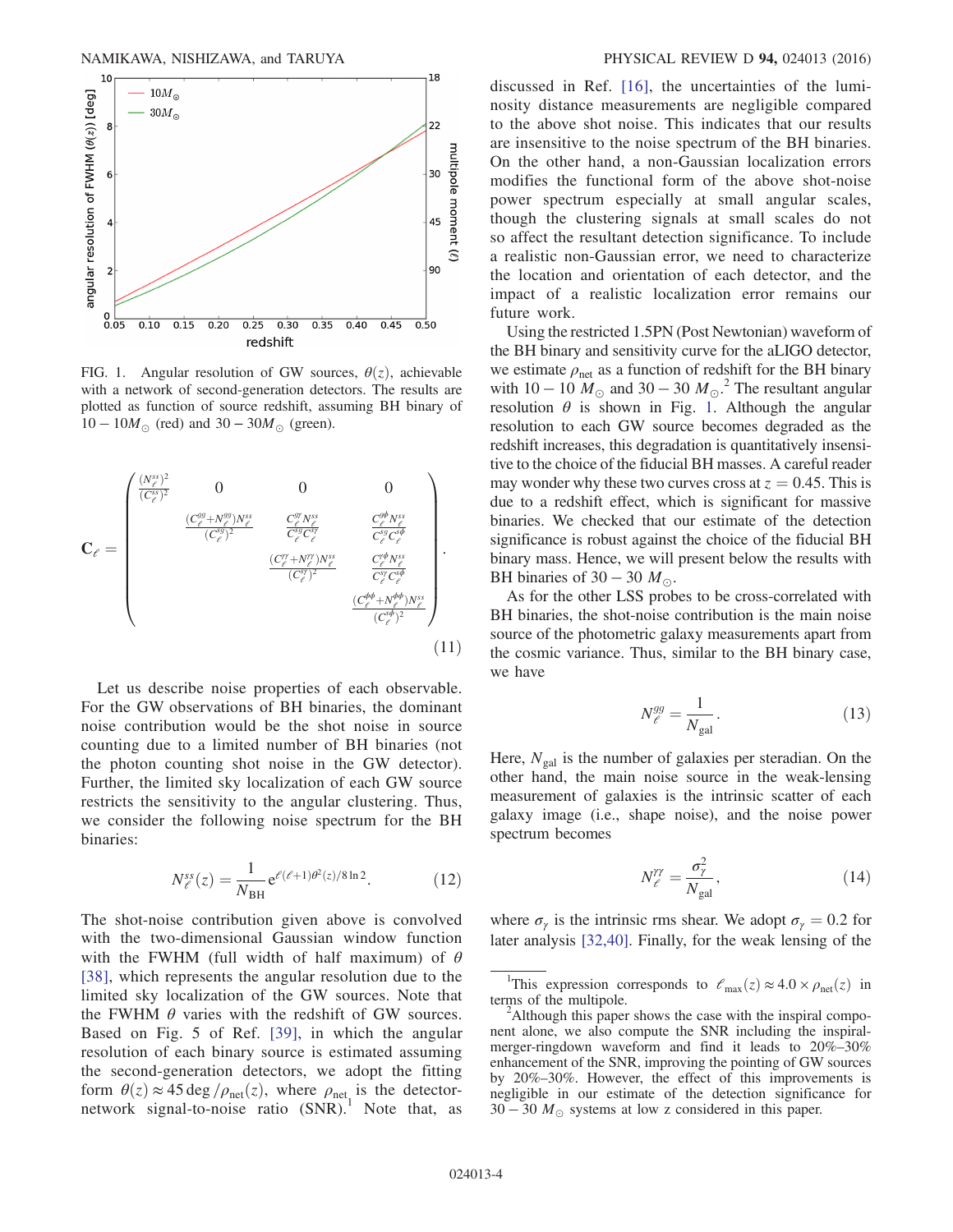CMB, the dominant noise contribution (called the reconstruction noise, denoted by  $N_{\ell}^{\phi\phi}$ ) is computed using the formula given in Ref. [\[41\]](#page-7-11), which is based on the maximum-likelihood lensing reconstruction [\[42\]](#page-7-12).

# <span id="page-4-0"></span>IV. TESTING CLUSTERING HYPOTHESIS OF BH BINARIES

# A. Setup

To quantitatively estimate the statistical significance, we shall specify several parameters for each observable given in the previous section.

First of all, we consider a network of three secondgeneration GW detectors with design sensitivity given in Ref. [\[43\]](#page-7-13) and 3 year observation ( $T_{obs} = 3$  yr). The merger rate of BH binaries at present,  $\dot{n}_0$ , is one of the key parameters, but it has still large uncertainty,  $\dot{n}_0 =$ 2–400 Gpc<sup>-3</sup> yr<sup>-1</sup>. The clustering bias parameter,  $b_{\text{BH},0}$ , which indicates how significantly the clustering of the GW sources trace the matter inhomogeneities is also unknown. While we choose  $\dot{n}_0 = 100 \text{ Mpc}^{-3} \text{ yr}^{-1}$  and  $b_{\text{BH},0} = 1.5$  as a canonical setup and estimate the combined detection significance  $\alpha_{\text{tot}}$ , the detection significances for each single measurement,  $\alpha_{ss}$  and  $\alpha_{sX}$ , are found to simply scale as

<span id="page-4-4"></span>
$$
\alpha_{ss} = \alpha_{ss}^0 \left(\frac{b_{\rm BH,0}}{1.5}\right)^2 \left(\frac{T_{\rm obs} \dot{n}_0}{3 \times 100 \rm \ Gpc^{-3}}\right),\tag{15}
$$

<span id="page-4-1"></span>
$$
\alpha_{sX} = \alpha_{sX}^0 \left(\frac{b_{\text{BH},0}}{1.5}\right) \left(\frac{T_{\text{obs}} \dot{n}_0}{3 \times 100 \text{ Gpc}^{-3}}\right)^{1/2}.
$$
 (16)

Hence, we will present the estimated results of  $\alpha_{ss}^0$  and  $\alpha_{sX}^0$ for the single-measurement cases. Note that for the canonical setup the total number of BH binaries detected by the full-sky observation is estimated to be  $N_{\text{BH}} = 549 \ (1,617)$ at  $z \leq 0.2$  (0.3). As we will see below, with such a small number of events, the GW data alone (i.e., autocorrelation of BH binaries) cannot give a statistically significant detection, and the cross-correlation with other LSS data is indispensable. In such a case, the total detection significance,  $\alpha_{\text{tot}}$ , is mostly determined by the crosscorrelation, and thus  $\alpha_{tot}$  approximately follows the same scaling law as shown in Eq. [\(16\)](#page-4-1).

As other independent LSS probes, we consider three representative surveys for the clustering and weak lensing of photometric galaxies; the Dark Energy Survey (DES) [\[40\]](#page-7-14), Euclid [\[32\]](#page-7-4), and the Panoramic Survey Telescope and Rapid Response System (Pan-STARRS)  $3\pi$  survey.<sup>3</sup> The parameters needed to compute the signal and noise spectra are summarized in Table [I.](#page-4-2) Note that in all three cases we assume  $b_{\text{gal,0}} = 1.0$  and adopt  $\sigma_{\gamma} = 0.2$ , but our results are insensitive to the choice of these, as we will discuss later.

<span id="page-4-2"></span>TABLE I. The galaxy survey specification: the total number of galaxies per square arcminute  $N_{\text{gal}}$ , mean redshift  $z_{\text{m}}$ , and fraction of the sky coverage  $f_{sky}$ . The values for DES and Euclid are taken from Refs. [\[40\]](#page-7-14) and [\[32\]](#page-7-4), respectively, while we denote Pan-STARRS as a wide shallow galaxy survey [\[44\].](#page-7-17)

|            | $N_{\rm gal}$ (arcmin <sup>-2</sup> ) | $z_{\rm m}$ | $f_{\rm sky}$ |
|------------|---------------------------------------|-------------|---------------|
| <b>DES</b> | 12                                    | 0.68        | 0.125         |
| Euclid     | 30                                    | 0.90        | 0.500         |
| Pan-STARRS |                                       | 0.50        | 0.750         |

Finally, for the weak lensing of CMB, a relevant experiment at the time of the second-generation GW detectors would be the CMB Stage-III experiment such as Advanced ACT [\[45\]](#page-7-15) and Simons Array [\[46\]](#page-7-16), which will achieve a nearly half-sky observation ( $f_{\text{sky}} = 0.5$ ). We assume a 5  $\mu$ K arcmin white noise with a beam size of 1 arcmin. To precisely reconstruct the lensing potential involved in the small-scale CMB anisotropies, the multipoles up to  $\ell = 3$ , 000 are used. The reconstruction noise  $N_{\ell}^{\phi\phi}$  is then computed based on this setup.

### B. Results

Let us first show the estimated values of the detection significance for each measurement. Table [II](#page-4-3) summarizes the auto-  $(\alpha_{ss}^0)$  and cross-correlation  $(\alpha_{sX}^0)$  results in the canonical setup. Here, to compute the detection significance, the sample of BH binaries is restricted to  $z \le z_{\text{max}} = 0.2$ . This is because samples at high redshifts

<span id="page-4-3"></span>TABLE II. Detection significance of the clustering of BH binaries with the 3 year observation from the second-generation detector network, using GW data alone (ss), the cross-correlation with the galaxy clustering  $(qs)$ , the galaxy weak lensing  $(ys)$ , and the CMB weak lensing  $(\phi s)$ . To be precise, numerical values presented below represent the significance to reject the null hypothesis that BH binaries are homogeneously distributed, based on Eqs.  $(8)$ – $(10)$ . The upper part of the table shows the coefficient of the auto- and cross-correlation measurement,  $\alpha_{ss}^0$ and  $\alpha_{sX}^0$ , defined in Eqs. [\(15\)](#page-4-4) and [\(16\),](#page-4-1) respectively. The last row lists the total detection significance,  $\alpha_{\text{tot}}$ . In all cases, the presentday merger rate of BH binaries is set to 100 Gpc<sup>-3</sup> yr<sup>-1</sup>, and we assume the clustering bias of  $b_{BH,0} = 1.5$  with the maximum redshift of BH binaries,  $z_{\text{max}} = 0.2$ . For comparison, the parentheses show the results in the most optimistic case  $(\dot{n}_0 = 400 \text{ Gpc}^{-3} \text{ yr}^{-1}).$ 

| 0], Euclid [32], and the Panoramic Survey Telescope and                                                                                                                                                                                                                          |                  | Detection significance    |                                               |                          |  |
|----------------------------------------------------------------------------------------------------------------------------------------------------------------------------------------------------------------------------------------------------------------------------------|------------------|---------------------------|-----------------------------------------------|--------------------------|--|
| pid Response System (Pan-STARRS) $3\pi$ survey. <sup>3</sup> The<br>rameters needed to compute the signal and noise spectra<br>e summarized in Table I. Note that in all three cases we<br>sume $b_{\text{gal,0}} = 1.0$ and adopt $\sigma_{\gamma} = 0.2$ , but our results are | SS<br>$\phi$ s   | $\times$ DES              | 0.495(1.98)<br>0.972(1.94)<br>$\times$ Euclid | $\times$ Pan-STARRS      |  |
| sensitive to the choice of these, as we will discuss later.                                                                                                                                                                                                                      | gs<br>$\gamma s$ | 1.77(3.55)<br>0.971(1.94) | 3.58(7.16)<br>1.93(2.87)                      | 4.47(8.93)<br>1.44(2.87) |  |
|                                                                                                                                                                                                                                                                                  |                  |                           | Total                                         |                          |  |
| <sup>3</sup> http://pan-starrs.ifa.hawaii.edu/public/home.html.                                                                                                                                                                                                                  |                  | 1.85(4.07)                | 3.63(7.46)                                    | 4.50(9.16)               |  |
|                                                                                                                                                                                                                                                                                  |                  |                           |                                               |                          |  |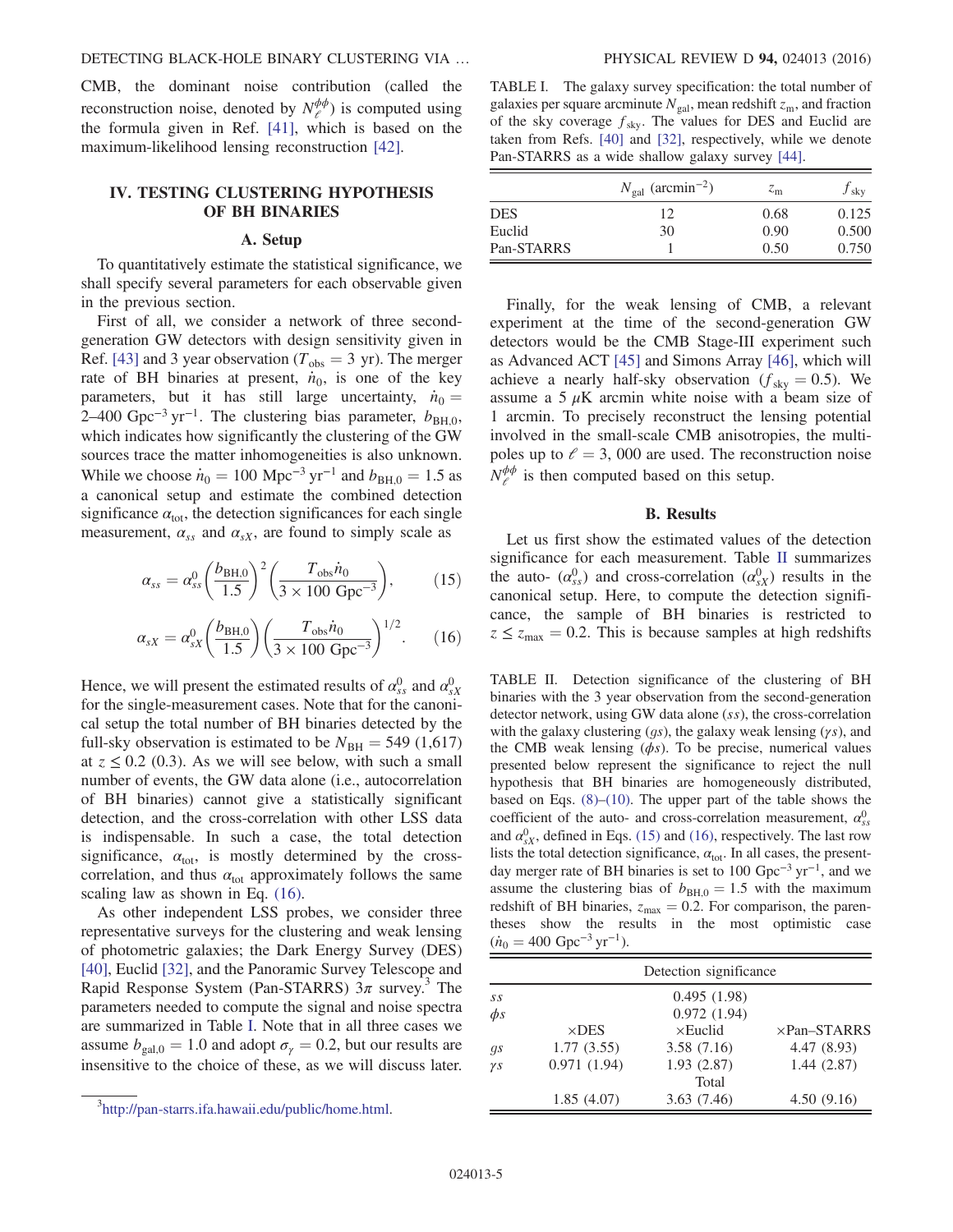<span id="page-5-1"></span>

FIG. 2. The cross angular power spectrum between the clustering of BH binaries and galaxies. The error boxes are computed assuming Pan-STARSS and with  $T_{obs} \dot{n}_0 = 3 \times 100 \text{ Gpc}^{-3}$ (green) or  $3 \times 400$  Gpc<sup>-3</sup> (red). The maximum redshift of the GW sources is  $z_{\text{max}} = 0.2$ .

are prone to have a poor angular resolution (see Fig. [1](#page-3-0)). Figure [2](#page-5-1) shows the angular power spectrum between the clustering of BH binaries and galaxies in the case of Pan-STARRS, with expected errors at each multipole bin. The results suggest that the clustering signal is very hard to detect by the GW data alone, but cross-correlating with other LSS probe enlarges the capability of detecting the clustering signal. In particular, the cross-correlation with photometric galaxies can give a higher detection significance, and a shallow but wide-field survey like Pan-STARRS will be able to give a solid detection. On the other hand, lensing measurements of both galaxies and CMB do not help so much to improve the detection significance. This is partly because the lensing signal is basically generated by the matter fluctuations at high redshifts. In this sense, the cross-correlation with the BH binary clustering at low redshifts is not optimal. Indeed, increasing the maximum redshift of the BH binary samples to  $z_{\text{max}} = 0.3$ , the detection significance is improved by 20%–40% from the lensing measurements (20% for DES, 21% for Euclid, 43% for Pan-STARRS, and 26% for CMB Stage-III).

In Table [II](#page-4-3), the combined results of both the auto- and cross-correlations for each survey are shown. Further, in Fig. [3](#page-5-2), the combined detection significance is plotted as a function of the maximum redshift of BH binaries,  $z_{\text{max}}$ . In the most optimistic case with the merger rate of  $\dot{n}_0 =$ 400  $Gpc^{-1}$  yr<sup>-1</sup> (dashed lines), the detection of the clustering signal is fairly likely from the cross-correlation of BH binaries at  $z \lesssim 0.2{\text -}0.3$  with Pan-STARRS and Euclid. As is shown in Table [II](#page-4-3), the detection significance is mostly determined by cross-correlating with photometric galaxies. This implies that making full use of cross-correlations we still have a chance to detect the clustering signal of BH

<span id="page-5-2"></span>

FIG. 3. The combined result of the detection significance,  $\alpha_{\text{tot}}$ , as a function of the maximum redshift of BH binaries,  $z_{\text{max}}$ , assuming the 3 year observation of the second-generation detector network. The quantity  $\alpha_{tot}$  precisely implies the significance of rejecting the hypothesis that the distribution of BH binaries is spatially homogeneous. Blue, green, and red lines, respectively, show the result combined with Pan-STARRS, Euclid, and DES, for  $T_{obs}\dot{n}_0 = 3 \times 100 \text{ Gpc}^{-3}$  (solid) and  $3 \times 400$  Gpc<sup>-3</sup> (dashed).

binaries even with smaller merger rates, since the detection significance approximately scales as  $\dot{n}_0^{1/2}$ .

<span id="page-5-3"></span>Finally, note that the detection significances of the crosscorrelation are basically limited by the shot noise of the GW sources and the cosmic variance of galaxies or lensing measurement. That is, Eq. [\(16\)](#page-4-1) can be recast as

$$
\alpha_{sX}^2 \simeq f_{\rm sky} \sum_{\ell} (2\ell + 1) \frac{(C_{\ell}^{sX})^2}{C_{\ell}^{XX} N_{\ell}^{ss}}.
$$
 (17)

This suggests that the results become nearly insensitive to the clustering bias of galaxies,  $b_{\text{gal,0}}$ , and the intrinsic rms shear,  $\sigma_{\gamma}$ . Even though the galaxy number density is reduced to 0.1 per square arcmin, Eq. [\(17\)](#page-5-3) would be valid for the cross-correlation with photometric galaxies, indicating that a wide-field survey is preferable to enhance the detection significance. In this respect, a cross-correlation with Large Synoptic Survey Telescope [\[47\]](#page-7-18) also helps to detect the BH binary clustering, and the detection significance will be rather comparable to that of Euclid. On the other hand, the cross-correlation with CMB lensing is still not useful to detect the BH binary clustering. This is true even using the CMB Stage-IV [\[48\]](#page-7-19) experiment, planned for observation in early 2020.

# V. SUMMARY

<span id="page-5-0"></span>Based on the recent discovery of the GW event, we have discussed the possibility to test the clustering hypothesis of BH binaries similar to the GW150914 event via a network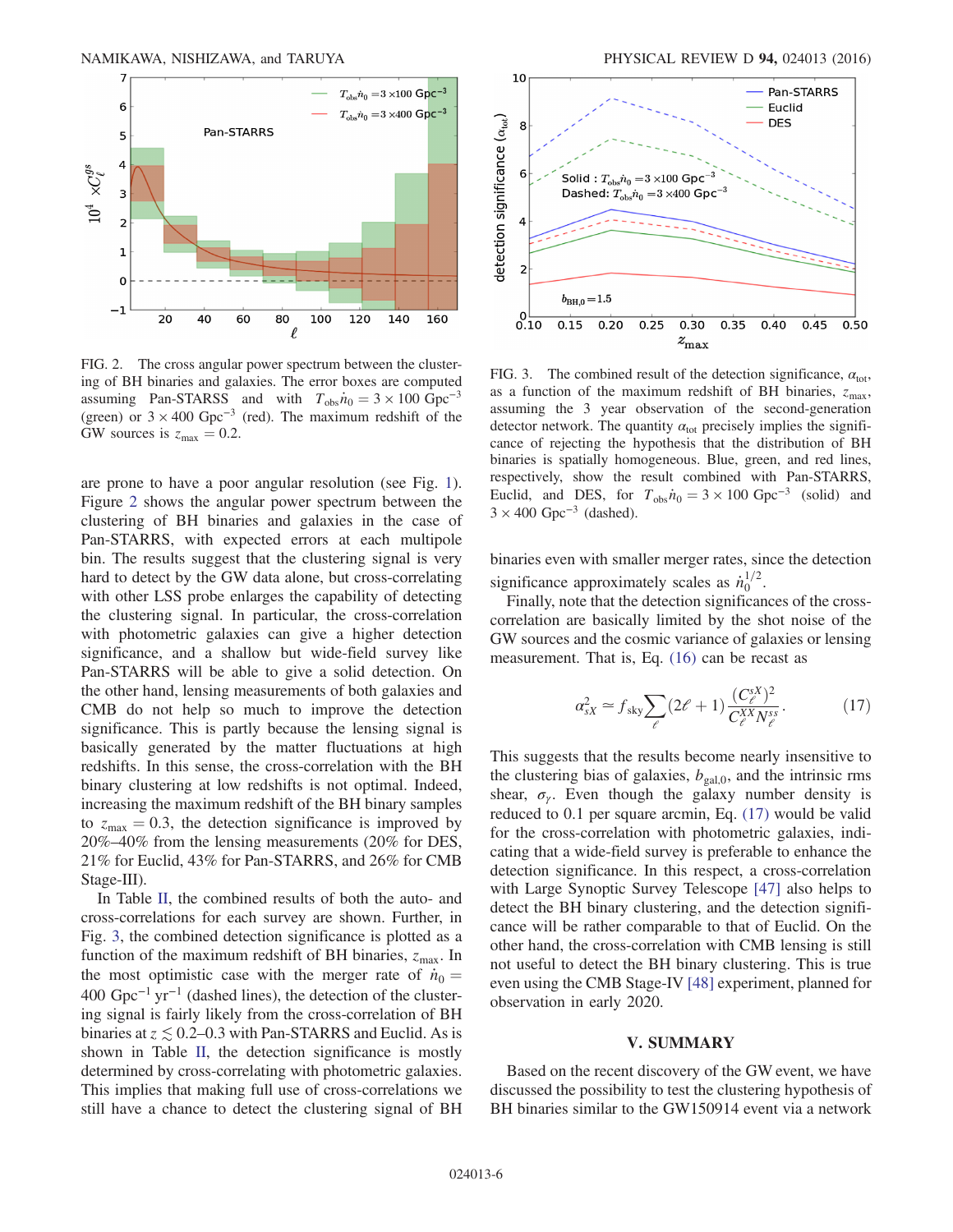of the second-generation GW detectors. Combining with other cosmological probes, we found that with the 3 year GW observation the hypothesis of no BH binary clustering will be rejected at more than  $3\sigma$  significance for a large merger rate,  $\dot{n}_0 \gtrsim 100 \text{ Gpc}^{-3} \text{ yr}^{-1}$ , i.e., > 3 $\sigma$  detection of nonzero signals of the BH binary clustering. For a solid detection of the clustering signal, the cross-correlation with galaxies observed by a shallow but wide-field photometric/ imaging surveys is preferable, and Pan-STARRS would be an ideal survey.

Since the detection significance is almost determined by the cross-correlation with the galaxy clustering, the selection bias in the galaxy clustering may affect our results. In photometric galaxy measurements, point sources are usually masked. This simultaneously removes the background galaxies at the masked regions, and the total signal to noise of the galaxy clustering decreases. However, measurement of the galaxy clustering has been well established, and the effect of the selection bias can be reduced significantly. Stellar components in the Galaxy contaminate as a false signal which could bias the clustering signal, but this effect is negligible in the actual data (e.g., Ref. [\[49\]](#page-7-20)).

Once the full operation of the second-generation GW detectors gets started in the coming years, the merger rate today,  $\dot{n}_0$ , will be tightly constrained. Then, measurements of the clustering signal of BH binaries and constraints on the clustering bias  $b_{\text{BH},0}$  will give us an important hint on which type of galaxies the BH binaries are likely to be harbored. Since the individual identification of the host galaxy is still challenging with the second-generation detectors, the clustering signal of BH binaries would be fruitful and complementary information on the formation and evolution of BH binaries.

In any case, a detection of the spatial clustering of GW sources is an important step toward future *gravitational*-wave cosmology. As shown in Refs. [\[16,17\]](#page-6-7), the future upgrades of GW detectors such as the ET will be able to precisely measure the clustering of binary GW sources at a high statistical significance, from which we can constrain the cosmology, complementary to the electromagnetic observations. As one of the representative standard GW sirens, BH binaries will also offer a promising cosmological probe, and a measurement of their spatial clustering with the secondgeneration detectors is indispensable for future cosmological study to test its feasibility. The prospects of constraining the bias model and cosmology with future GW detectors will be investigated in our future work.

### ACKNOWLEDGMENTS

T. N. is supported by JSPS Postdoctoral Fellowships for Research Abroad No. 26-142. A. N. is supported by NSF CAREER Grant No. PHY-1055103 and the H2020- MSCA-RISE- 2015 Grant No. StronGrHEP-690904. A. T. acknowledges the support from MEXT KAKENHI No. 15H05889.

- <span id="page-6-0"></span>[1] B. P. Abbott et al. (LIGO Scientific and Virgo Collaborations), Phys. Rev. Lett. 116[, 061102 \(2016\).](http://dx.doi.org/10.1103/PhysRevLett.116.061102)
- <span id="page-6-1"></span>[2] M. Evans, [Gen. Relativ. Gravit.](http://dx.doi.org/10.1007/s10714-014-1778-z) 46, 1778 (2014).
- <span id="page-6-2"></span>[3] M. Punturo et al., [Classical Quantum Gravity](http://dx.doi.org/10.1088/0264-9381/27/19/194002) 27, 194002 [\(2010\).](http://dx.doi.org/10.1088/0264-9381/27/19/194002)
- <span id="page-6-3"></span>[4] S. Dwyer, D. Sigg, S. W. Ballmer, L. Barsotti, N. Mavalvala, and M. Evans, Phys. Rev. D 91[, 082001 \(2015\)](http://dx.doi.org/10.1103/PhysRevD.91.082001).
- <span id="page-6-4"></span>[5] P. A. Seoane et al. (eLISA Collaboration), [arXiv:1305.5720.](http://arXiv.org/abs/1305.5720)
- <span id="page-6-5"></span>[6] S. Sato et al., [J. Phys. Conf. Ser.](http://dx.doi.org/10.1088/1742-6596/154/1/012040) 154, 012040 (2009).
- <span id="page-6-6"></span>[7] B. F. Schutz, [Nature \(London\)](http://dx.doi.org/10.1038/323310a0) 323, 310 (1986).
- [8] A. Petiteau, S. Babak, and A. Sesana, [Astrophys. J.](http://dx.doi.org/10.1088/0004-637X/732/2/82) **732**, 82 [\(2011\).](http://dx.doi.org/10.1088/0004-637X/732/2/82)
- [9] C. Cutler and D. E. Holz, Phys. Rev. D 80[, 104009 \(2009\).](http://dx.doi.org/10.1103/PhysRevD.80.104009)
- [10] A. Nishizawa, K. Yagi, A. Taruya, and T. Tanaka, [Phys. Rev.](http://dx.doi.org/10.1103/PhysRevD.85.044047) D 85[, 044047 \(2012\)](http://dx.doi.org/10.1103/PhysRevD.85.044047).
- [11] B. S. Sathyaprakash, B. F. Schutz, and C. Van Den Broeck, [Classical Quantum Gravity](http://dx.doi.org/10.1088/0264-9381/27/21/215006) 27, 215006 (2010).
- [12] S. R. Taylor and J. R. Gair, *Phys. Rev. D* **86**[, 023502 \(2012\).](http://dx.doi.org/10.1103/PhysRevD.86.023502)
- [13] C. M. Hirata, D. E. Holz, and C. Cutler, *[Phys. Rev. D](http://dx.doi.org/10.1103/PhysRevD.81.124046)* 81, [124046 \(2010\).](http://dx.doi.org/10.1103/PhysRevD.81.124046)
- [14] C. Shang and Z. Haiman, [Mon. Not. R. Astron. Soc.](http://dx.doi.org/10.1111/j.1365-2966.2010.17607.x) 411, 9 [\(2011\).](http://dx.doi.org/10.1111/j.1365-2966.2010.17607.x)
- [15] S. Camera and A. Nishizawa, [Phys. Rev. Lett.](http://dx.doi.org/10.1103/PhysRevLett.110.151103) 110, 151103 [\(2013\).](http://dx.doi.org/10.1103/PhysRevLett.110.151103)
- <span id="page-6-7"></span>[16] T. Namikawa, A. Nishizawa, and A. Taruya, [Phys. Rev. Lett.](http://dx.doi.org/10.1103/PhysRevLett.116.121302) 116[, 121302 \(2016\).](http://dx.doi.org/10.1103/PhysRevLett.116.121302)
- <span id="page-6-8"></span>[17] M. Oguri, Phys. Rev. D **93**[, 083511 \(2016\)](http://dx.doi.org/10.1103/PhysRevD.93.083511).
- <span id="page-6-9"></span>[18] S. Clesse and J. Garcia-Bellido, [Phys. Rev. D](http://dx.doi.org/10.1103/PhysRevD.92.023524) 92, 023524 [\(2015\).](http://dx.doi.org/10.1103/PhysRevD.92.023524)
- [19] S. Bird, I. Cholis, J. B. Muñoz, Y. Ali-Haïmoud, M. Kamionkowski, E. D. Kovetz, A. Raccanelli, and A. G. Riess, Phys. Rev. Lett. 116[, 201301 \(2016\).](http://dx.doi.org/10.1103/PhysRevLett.116.201301)
- [20] S. Clesse and J. Garcia-Bellido, [arXiv:1603.05235.](http://arXiv.org/abs/1603.05235)
- <span id="page-6-10"></span>[21] K. Belczynski, M. Dominik, T. Bulik, R. O'Shaughnessy, C. Fryer, and D. E. Holz, Astrophys. J. 715[, L138 \(2010\)](http://dx.doi.org/10.1088/2041-8205/715/2/L138).
- [22] T. Kinugawa, K. Inayoshi, K. Hotokezaka, D. Nakauchi, and T. Nakamura, [Mon. Not. R. Astron. Soc.](http://dx.doi.org/10.1093/mnras/stu1022) 442, 2963 [\(2014\).](http://dx.doi.org/10.1093/mnras/stu1022)
- <span id="page-6-11"></span>[23] A. Lewis, A. Challinor, and A. Lasenby, [Astrophys. J.](http://dx.doi.org/10.1086/309179) 538, [473 \(2000\)](http://dx.doi.org/10.1086/309179).
- <span id="page-6-12"></span>[24] E. Komatsu et al., [Astrophys. J.](http://dx.doi.org/10.1088/0067-0049/192/2/18) 192, 18 (2011).
- <span id="page-6-13"></span>[25] R. E. Smith, J. A. Peacock, A. Jenkins, S. D. M. White, C. S. Frenk, F. R. Pearce, P. A. Thomas, G. Efstathiou, and H. M. P. Couchman, [Mon. Not. R. Astron. Soc.](http://dx.doi.org/10.1046/j.1365-8711.2003.06503.x) 341, 1311 (2003).